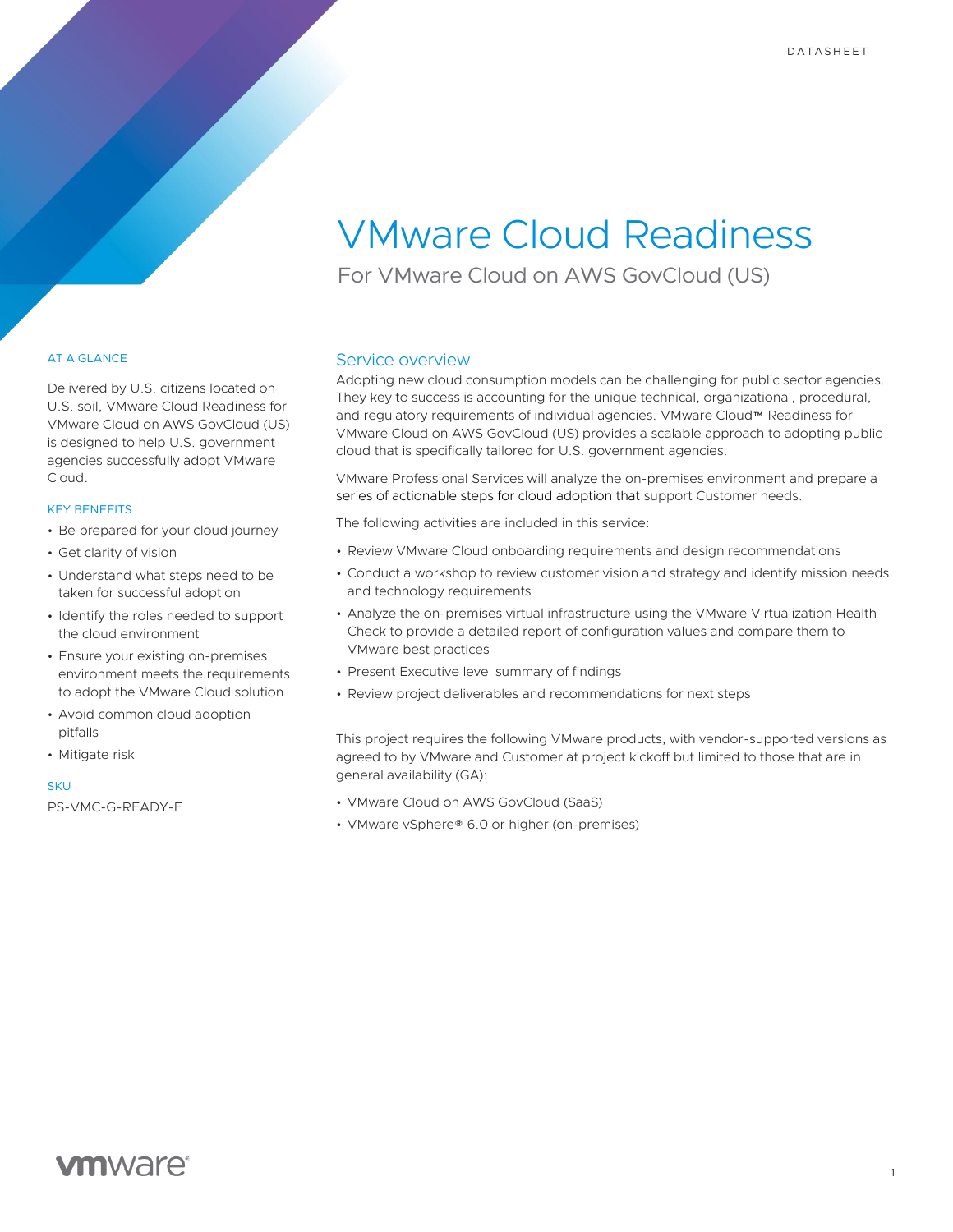#### Project scope

The scope of the service is defined in the following tables.

|  | <b><i>VMWARE CLOUD READINESS</i></b>                                  |                    |                                                                                                                                    |
|--|-----------------------------------------------------------------------|--------------------|------------------------------------------------------------------------------------------------------------------------------------|
|  | <b>SPECIFICATION</b>                                                  | <b>PARAMETERS</b>  | <b>DESCRIPTION</b>                                                                                                                 |
|  | VMware Cloud on AWS<br>GovCloud Instances                             | Up to one (1)      | VMware Cloud on AWS GovCloud<br>instances analyzed.                                                                                |
|  | <b>On-Premises VMware</b><br>vCenter Server <sup>®</sup><br>instances | Up to two $(2)$    | On-Premises yCenter Servers assessed<br>during the analysis. They must be all<br>accessible from a single Health Analyzer<br>node. |
|  | On-Premises Number of<br>Clusters                                     | Up to two $(2)$    | Maximum number of cluster assessed<br>during the analysis.                                                                         |
|  | Vision and Strategy<br>Review                                         | Up to one (1) week | Mission and technical requirements<br>report of on-premises environment.                                                           |
|  | Data Center Discovery<br>Summary                                      | Up to one $(1)$    | VMware Health Check summary created<br>of the on-premises.                                                                         |

## Out of scope

The following are out of scope items for this project.

### General

- Installation and configuration of custom or third-party applications and operating systems on deployed virtual machines
- Operating system administration including the operating system itself or any operating system features or components
- Management of change to virtual machines, operating systems, custom or third- party applications, databases, and administration of general network changes within Customer control
- Remediation work associated with any problems resulting from the content, completeness, accuracy, and consistency of any data, materials, or information supplied by Customer
- Installation or configuration of VMware products not included in the scope of this document
- Installation and configuration of third-party software or other technical services that are not applicable to VMware components
- Installation and configuration of Customer-signed certificates
- Configuration of VMware products used for the service other than those implemented for the mutually agreed-to use cases
- Customer solution training other than the defined knowledge transfer session

#### VMware Cloud

- Creation of user roles and groups
- Creation of local accounts
- Configuration of ADFS/LDAP/Active Directory sources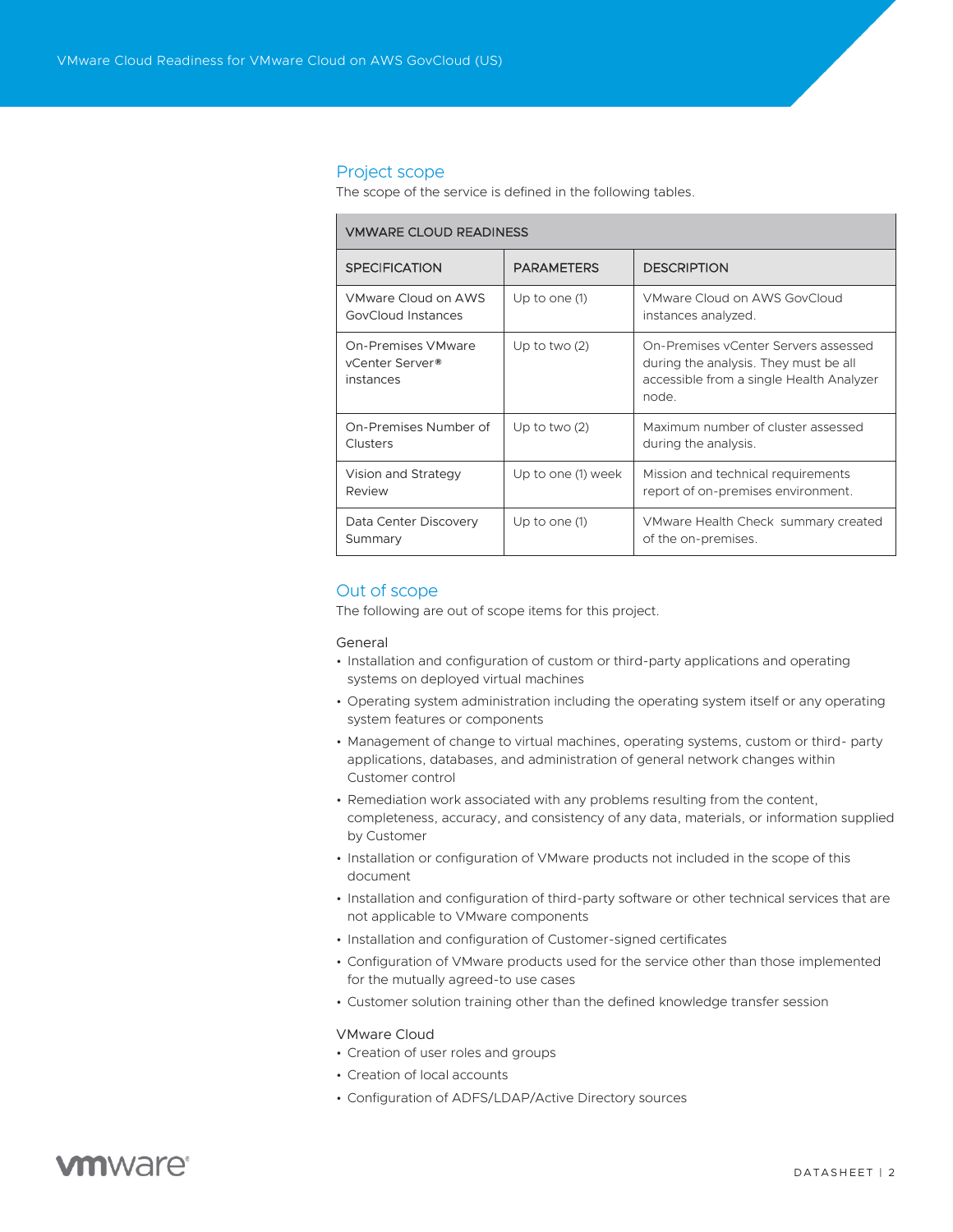- Creation of networking segments, VPNs, and additional firewall rules not required by the specific service scope
- Design or configuration of interconnectivity between different software-defined data centers (SDDCs) or other native cloud services
- Migration of virtual machines to cloud
- Physical servers to virtual machines migration
- Clustered virtual machines migration
- VMware Cloud onboarding or activation services
- No remediation of the findings

# Estimated Schedule

VMware estimates that the duration of this project will not exceed 5 weeks. VMware will operate according to a schedule agreed to by both parties. Typically, services are performed during normal business hours and workdays (weekdays and non-holidays).

### Project Activities

#### Phase 1: Initiate

VMware hosts a project initiation call with key Customer and VMware stakeholders.

Topics to be discussed include:

- Project mission drivers, scope, and objectives
- Project deadlines, timelines, scheduling, and logistics
- Identification of key Customer team members who VMware will work with to accomplish the tasks defined in this data sheet
- Technology prerequisites necessary for a successful project, including review of the Service Checklist for the VMware solution
- Confirmation of team members and contact details will be exchanged to schedule the project kickoff meeting

Deliverables include:

• Initial pre-engagement call

#### Phase 2: Plan

VMware leads a project kickoff meeting with Customer to assess prerequisite completion readiness, review the VMware standard architecture, and confirm project milestone dates.

The objectives of the meeting are as follows:

- Introducing the VMware team, roles, and responsibilities
- Describing the project goals, phases, and key dates
- Explaining the expected project results and deliverables
- Agreeing on communication and reporting process
- Validating the project expectations and clarifying roles and responsibilities

After Customer and VMware agree on project expectations, the VMware Project Manager and the Customer Project Manager work together on the detailed project plan.

Deliverables include: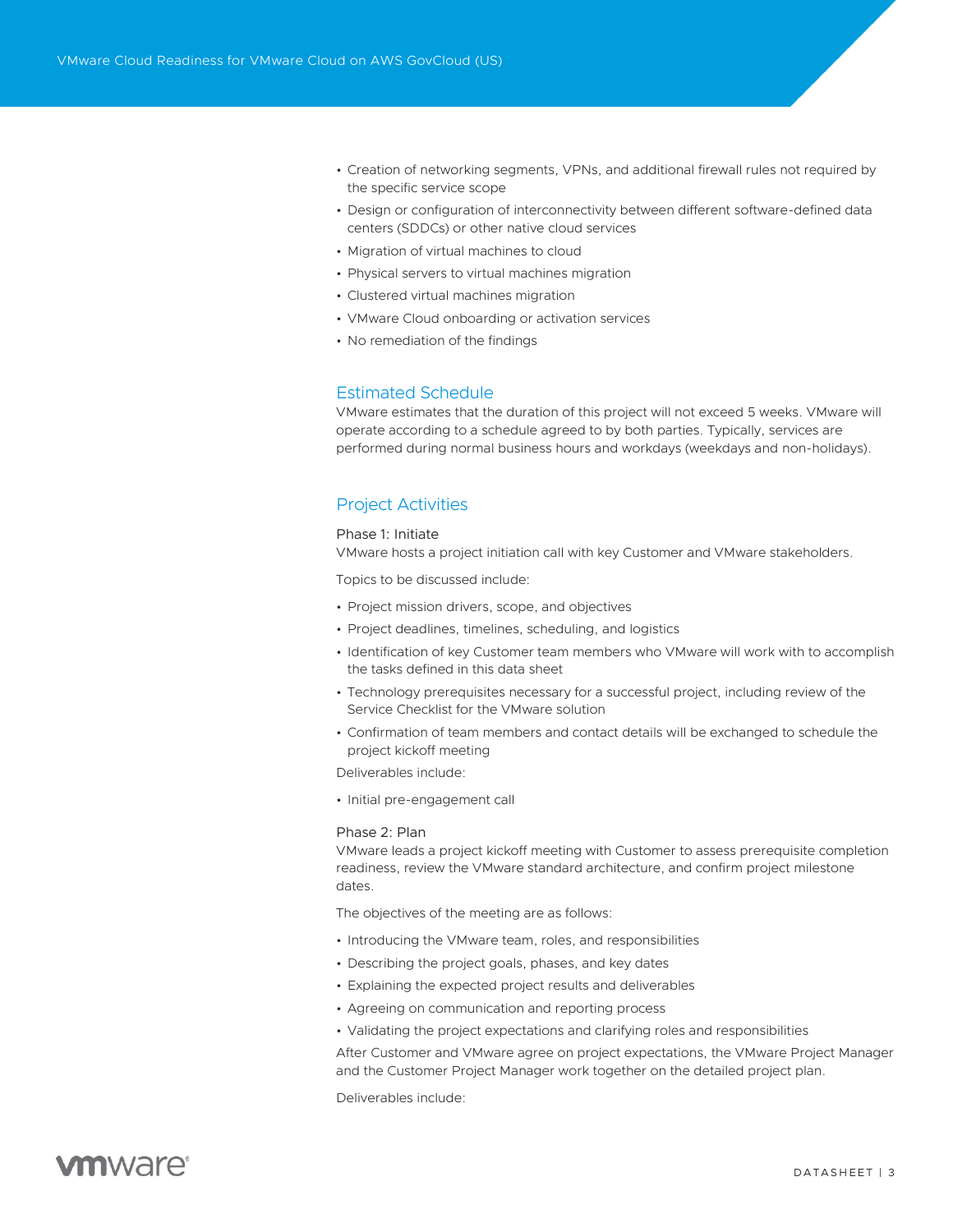- Project kickoff meeting minutes
- VMware Cloud readiness kickoff presentation
- Identification of mission and software requirements

### Phase 3: Execute

VMware deploys, documents, and validates the technology components according to the specifics. VMware does the following:

- Conducts validation workshop and document findings
- Installs and configures the VMware Health Check tool and provides report
- Conducts vision and strategy workshop to determine mission goals and expected outcomes, up to forty (40) hours.

#### Deliverables include:

- VMware Cloud Readiness Validation Workbook
- Customer Environment Health Check Service Report
- Cloud Vision and Strategy Review
- Executive Level Summary with actionable steps to move forward

#### Phase 4: Close

VMware conducts a closure meeting of up to 2 hours with the Customer covering project status, reviewing completions, next steps and how to engage with VMware support.

Deliverables include:

• Project status review and close-out